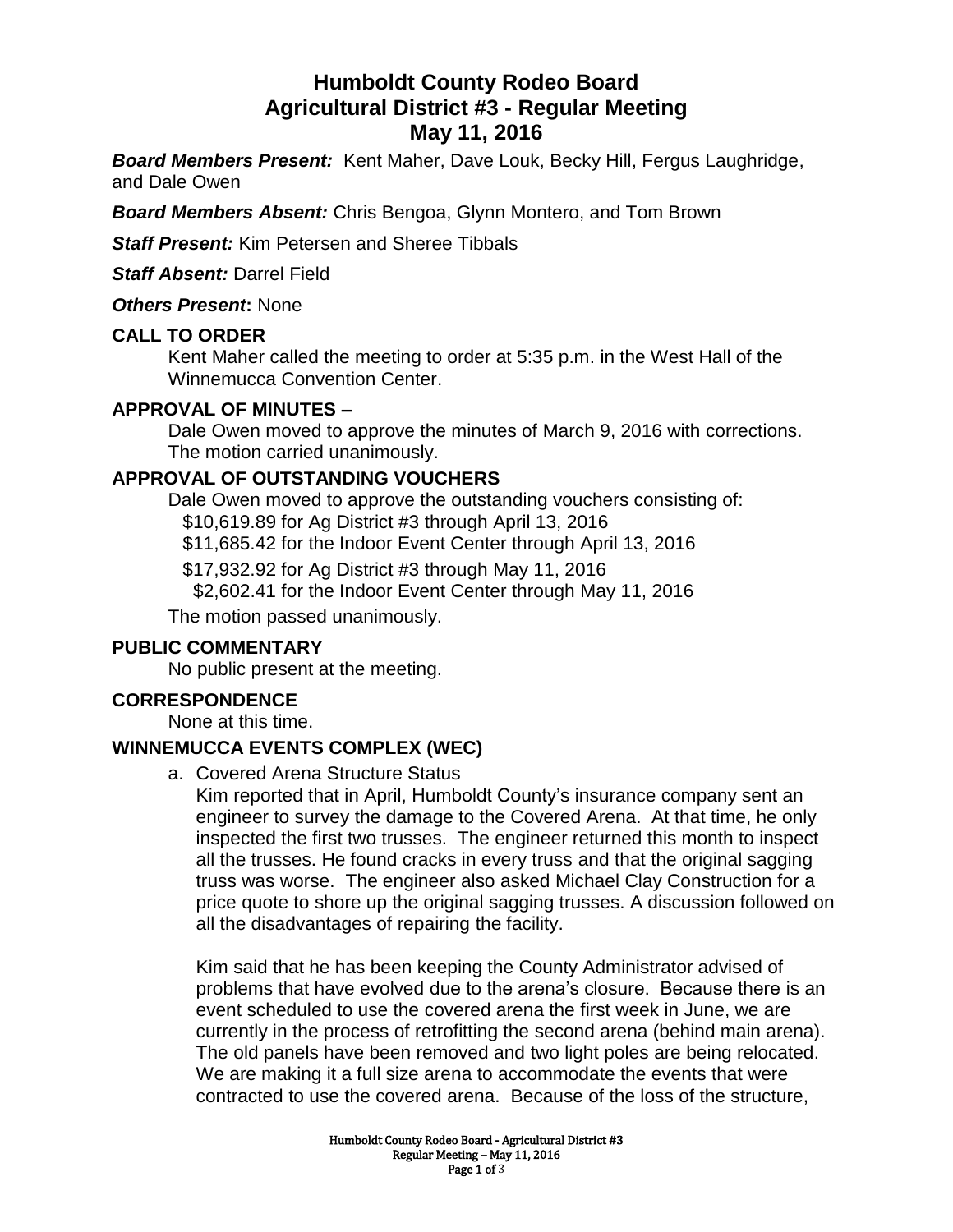Kim is planning to submit the expenses of retrofitting the arena to the insurance company.

Kim noted that it will cost approximately \$1.5 million to replace the covered arena. WCVA has committed up to \$800,000 and Ag. District has \$800,000.

Kim said that there are signs posted that the building is closed and structurally unsafe. Dale said he would notify SSIR contestants that the building is off-limits.

#### **2015/2016 BUDGET REVIEW**

Kim reported that the Commissioners are not going to reduce or take away .04 tax rate for the Winnemucca Events Complex. Kim distributed copies of current income and expenditure reports. At 91% of elapsed time, property tax is at 125%, Fairgrounds revenue is at 116% and Event Center is at 70% for a total of 112%. Fairgrounds expenses are at 74% and Event Center is at 18%. Kim noted that there is \$800,000 in the Event Center budget that was slated to build an addition, but that has been put on hold.

### **EVENTS UPDATES, REPORTS AND SCHEDULING**

a. Ranch Hand Rodeo

Kim said that he would provide a complete financial report of the 2016 Ranch Hand Rodeo Weekend at the next board meeting.

b. Silver State International Rodeo

Dale said that the association had received the saddles and one horse trailer. He obtained his judges and most of his helpers. Dale said that the RV parking with the sewer hookups will be first come, first served, and that there will be an additional charge for this convenience. Kim said that the new shade cloth for 50 stalls around the fence should be done in a few weeks. There are only 75 stalls not covered at this time. Kim would like to paint the panels. It was suggested to get a price quote from a commercial painter.

c. Labor Day Events

Sheree reported that she has contacted Manuel Souza to produce a Bulls and Broncs show again this year. Kim said that Darrel is still having the truck pulls on Sunday. Darrel is working on getting a band for a "Street Dance" after the Rodeo.

#### **FAIRGROUNDS REPAIRS & MAINTENANCE**

Kim said that the base rock was delivered for the 4-H Barn. Eleven new trees were purchased for the RV park, and the crew is working on extending the water line to the trees. He said that the old trees have been trimmed and the crew is spraying for weeds.

Kim noted that the Nevada Division of Water Resources tagged all the wells at the Fairgrounds. Kim contacted them and has filed all the appropriate paper work. He also noted that he has filed all the paper work for NV Energy.

### **INFORMATION, PROPOSALS AND/OR REQUESTS BY BOARD MEMBERS OF STAFF FOR CONSIDERATION AT FUTURE MEETINGS**

None at this time.